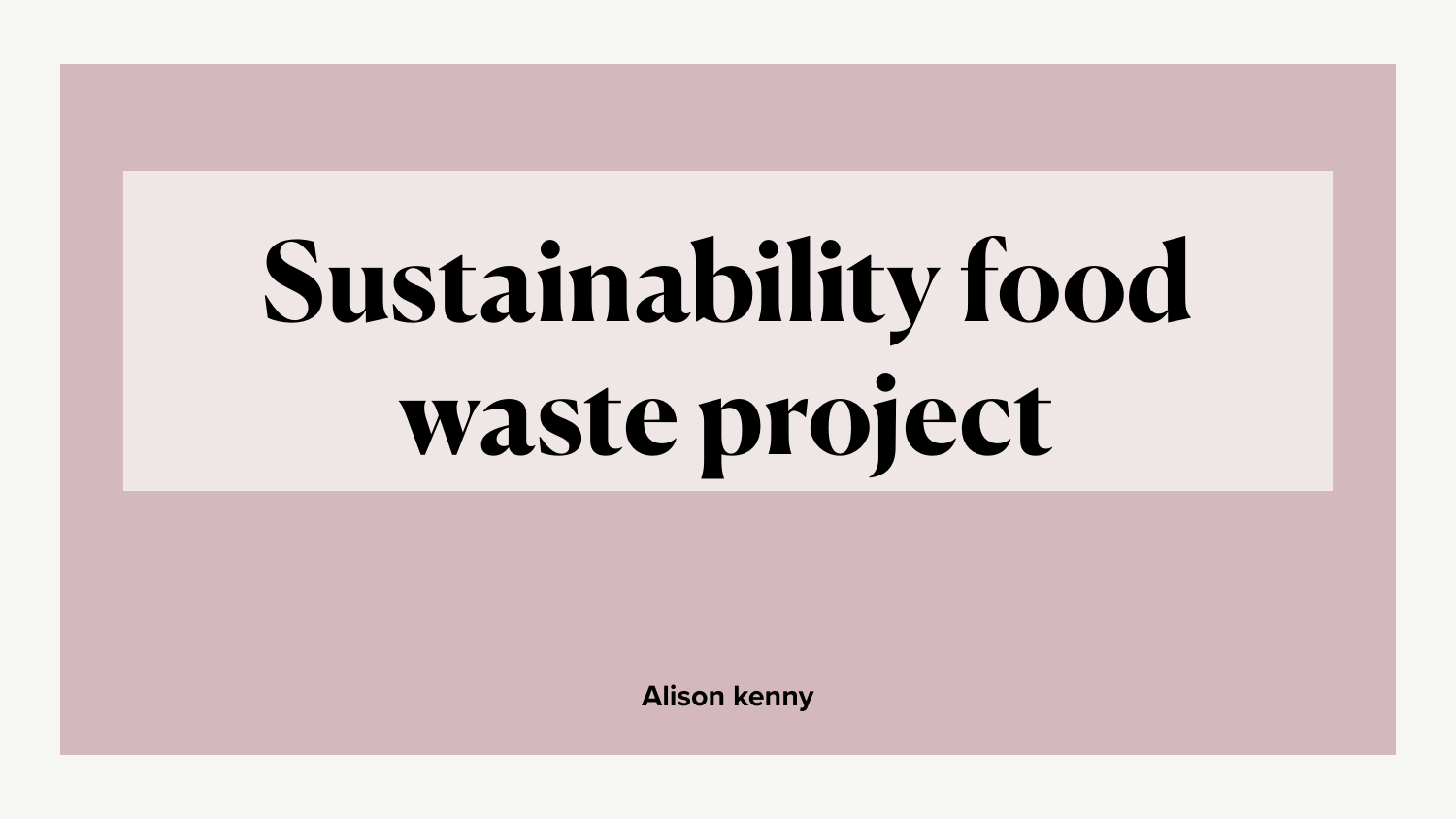#### **Wicklow naturally**

## **Introduction**

• Hello, my name is Alison I'm 15 and I'm a fourth year student at coláiste chill mhaintain in wicklow.I am in environmental studies my teachers name is ms Turner and she told us

- about this competition and encouraged us to take part.
- I hope to try make a difference in our community and I hope you enjoy my idea.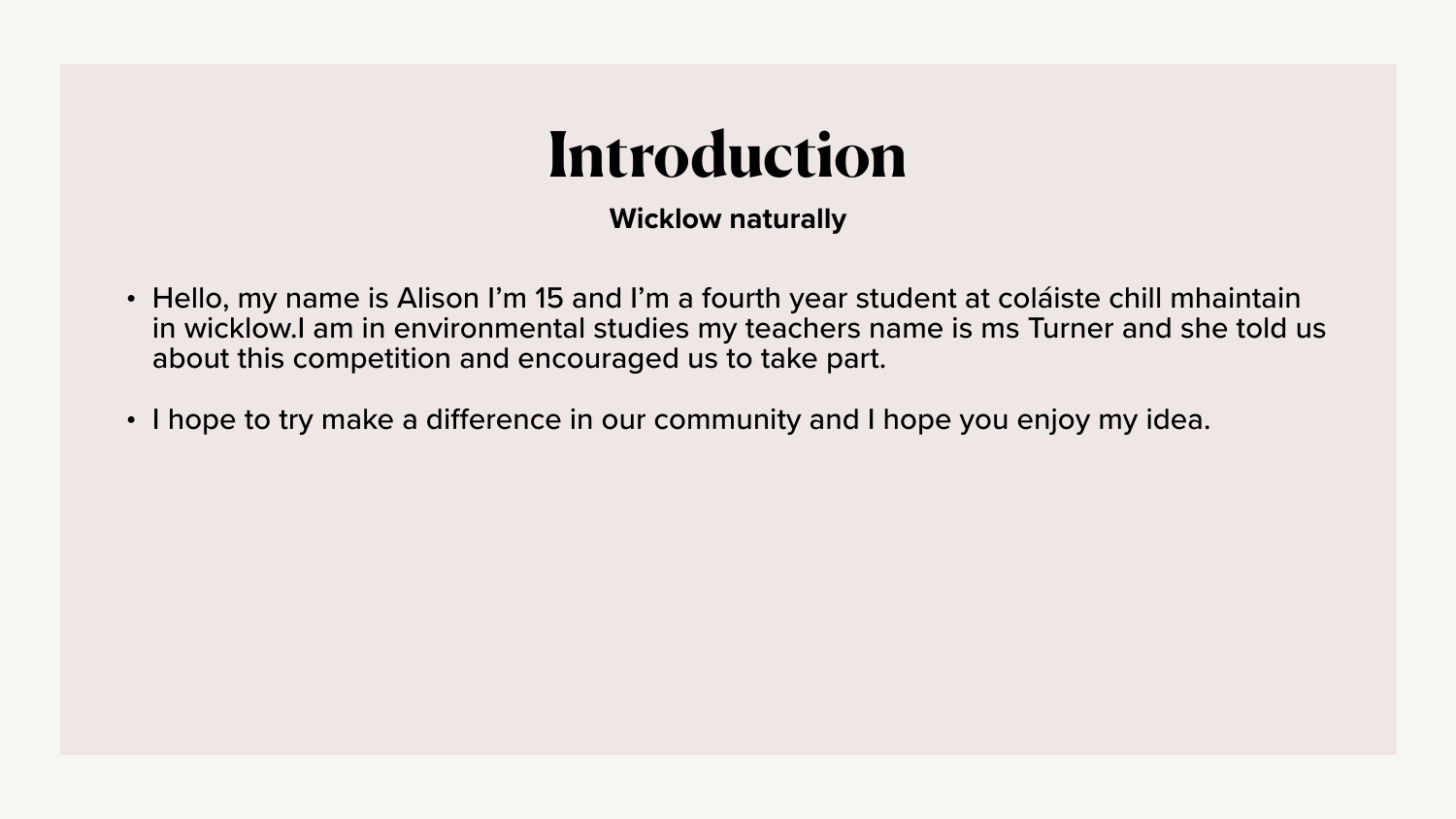#### **Wicklow naturally Food waste project**

decided to check Wicklow naturally's website to see what sustainable initiatives they already take part in.Wicklow naturally use green energy suppliers,source as local as they can,Harvest rain water,use compostable packaging,minimising the amount of food

- When I was researching to find a solution for food waste in our local community I waste,measuring your carbon food print and reducing the use of paper in daily operations.
- up with a solution that everyone in the community could take part in to be more sustainable.

• After I had looked at what Wicklow naturally does and recommends I wanted to come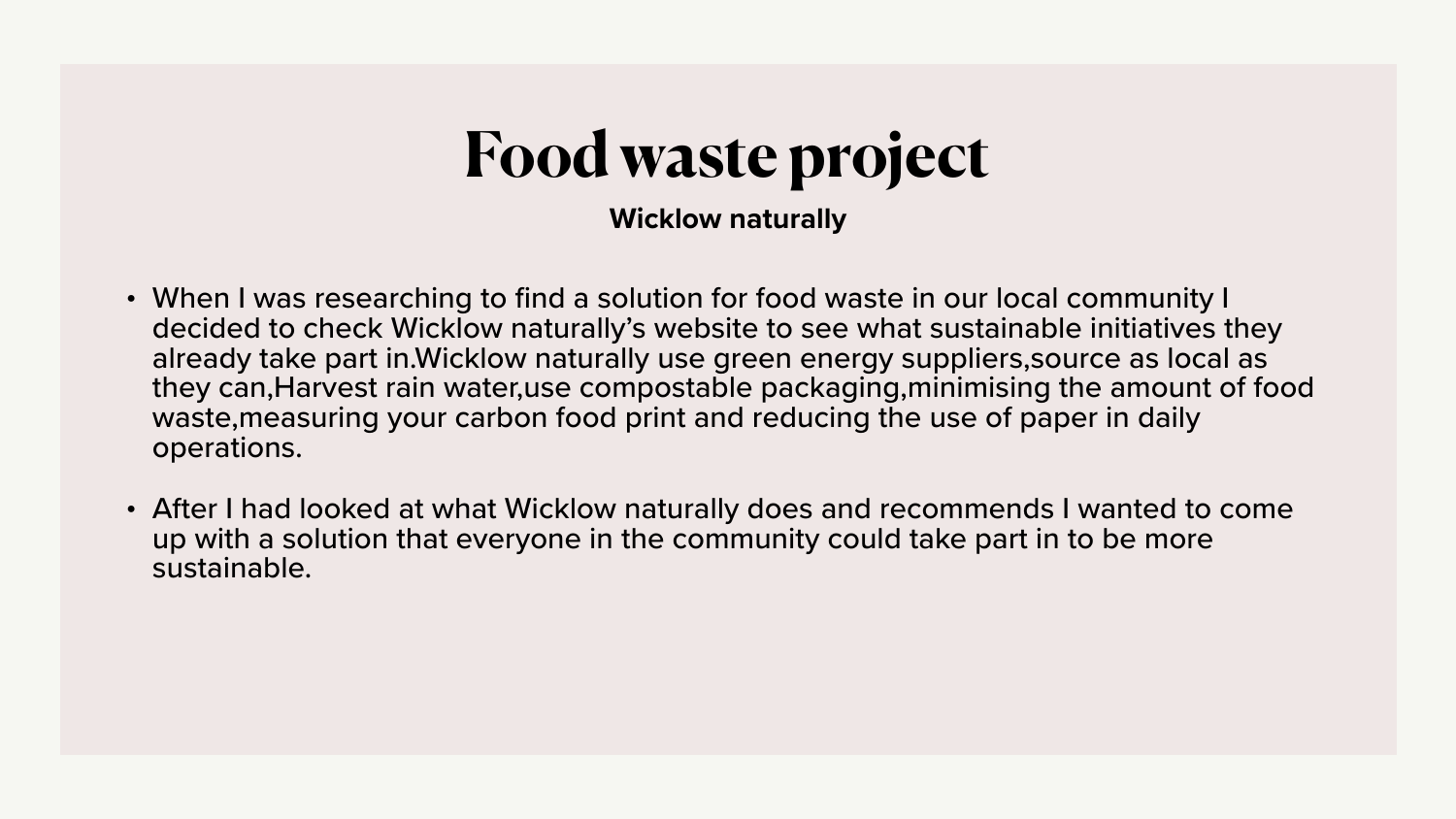### **Wicklow naturally My idea on how to reduce food waste**

• After going through a few ideas such as encouraging local businesses to start organic gardens and using fruits and vegetables from suppliers that may be "defected" and turning them into healthy juices reducing waste from companies but I wanted a solution that would not only reduce food waste in cafes and restaurants but also in households.

• The average household in Ireland throws out 150 kg of food waste per year;at the cost of approximately 700 euro a year and current food waste in the commercial sector is

- 
- estimated to be to be 303,000 tons per annum(100,000 tones from retail and distribution and 203,000 tones from restaurants and food service).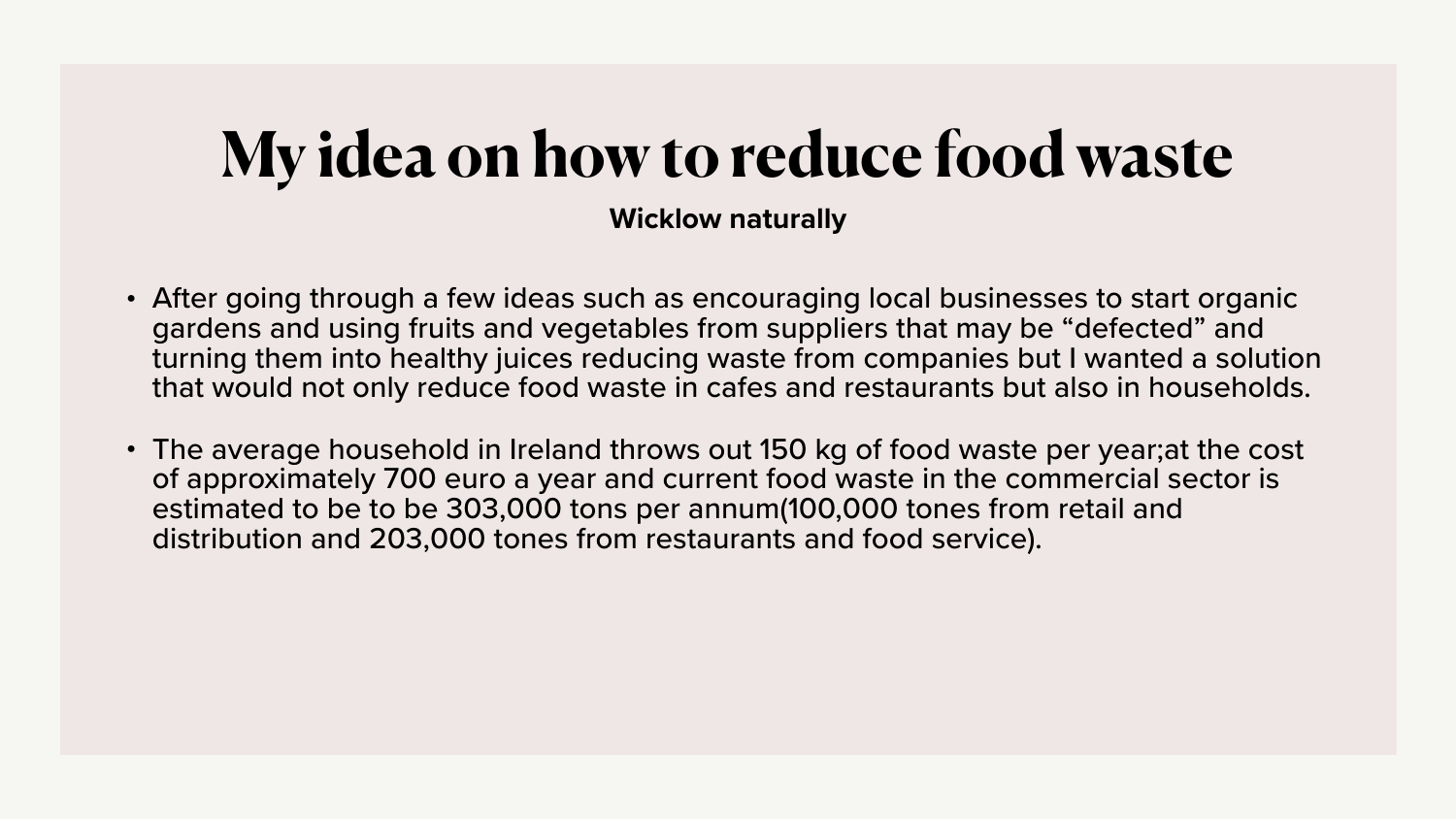#### **Wicklow naturally Community pantry**

- My idea to reduce food waste in Wicklow town is having a free community pantry where you put what you can and take what you need,it's a similar concept to the little free library
- Having a community pantry would mean less food waste because if you won't eat it someone else might need it and it would help less fortunate families at the same time

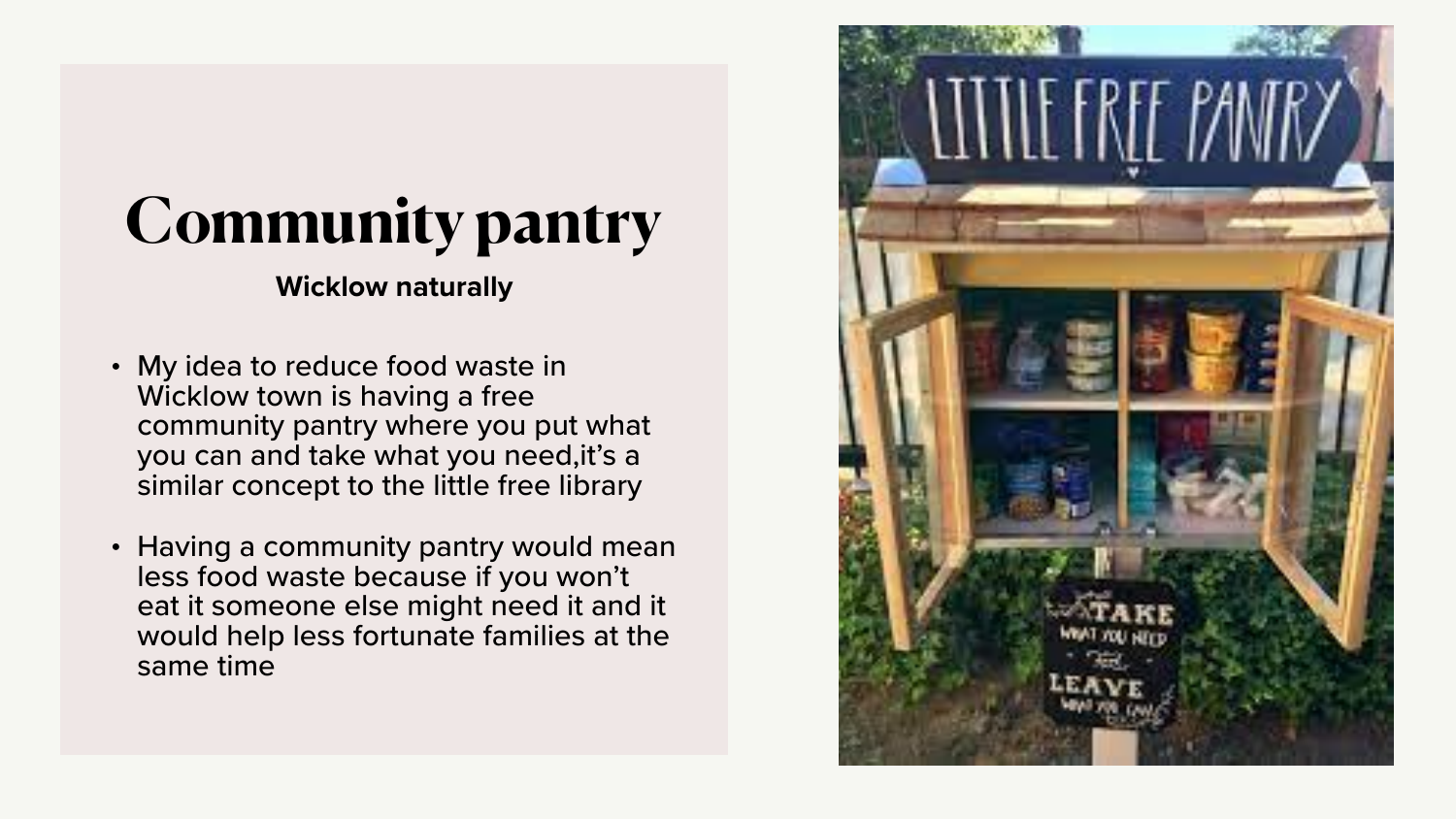#### **Wicklow naturally Community pantry**

- Anyone can add to a community pantry you may have food in you house that is still fresh or good but you won't finish it and instead of throwing it away you may be helping someone else and being more sustainable at the same time
- Restaurants,cafes and produce stores can also participate in this to reduce waste at the end of the day
- Supermarkets can also put food that may be near the due by date in the pantry instead of throwing it away